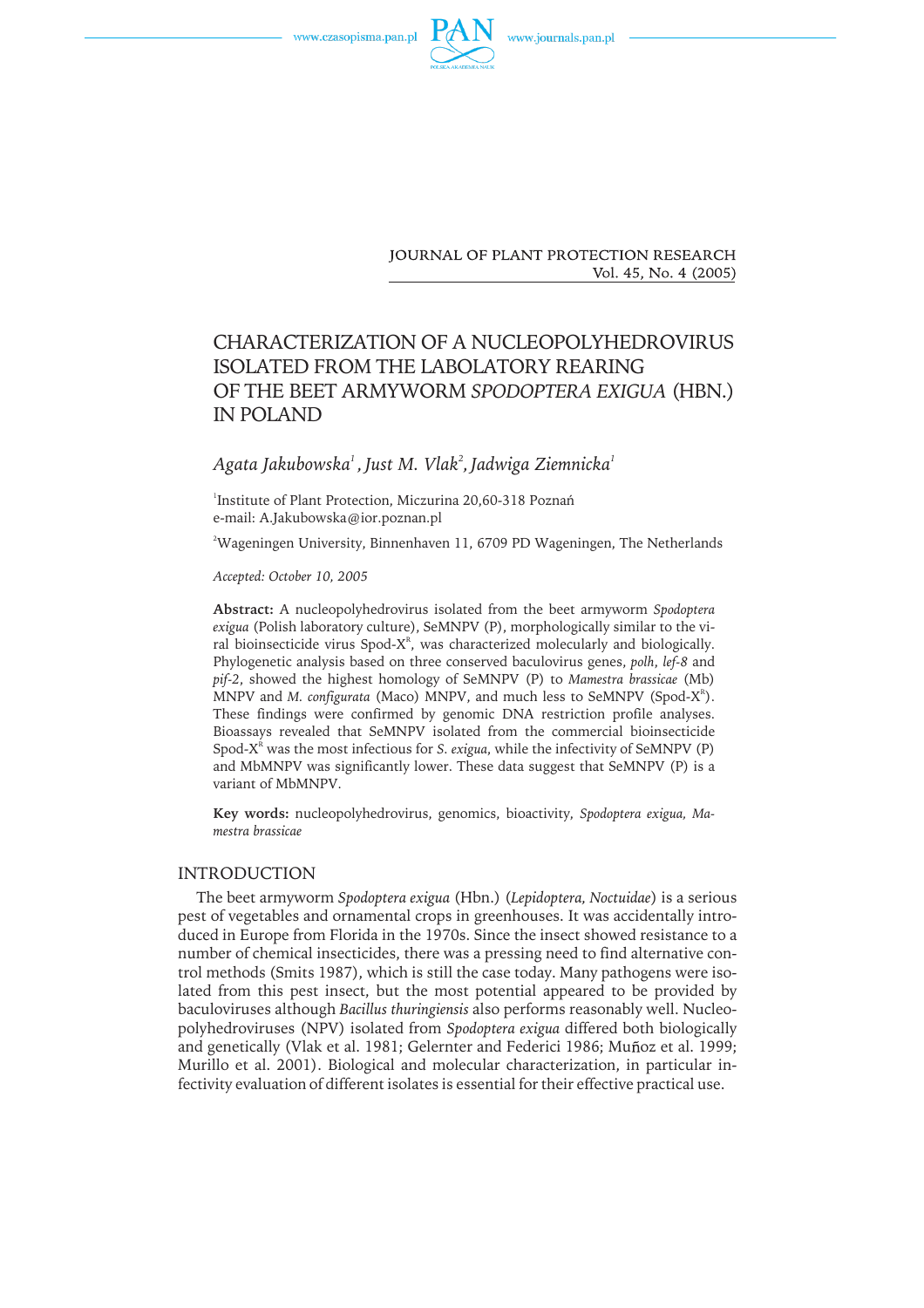

*280 Journal of Plant Protection Research 44 (4), 2004*

For years viruses were characterized based on morphology and biological activity against their hosts. This has caused confusion in nomenclature, as baculoviruses are named after the host from which they were isolated. The same virus that infects several hosts could be given different names; also viruses isolated from the same host species may represent different virus species (Cory and Myers 2003; Jakubowska et al. 2005b). Application of molecular methods such as restriction enzyme and sequence analysis allows quick and simple identification of baculovirus isolates. Recently presented reports show considerable genetic variation within one insect/virus isolate and emphasize the value of analyzing virus from individual insects, rather than from a group (Graham et al. 2004). Sequence information enriches the analysis and the availability of good molecular markers allowing solid classification and naming of baculoviruses.

Using both a biological and molecular approach we have characterized a nucleopolyhedrovirus isolated from a laboratory culture of *S. exigua*. This virus is morphologically similar to S*podoptera exigua* (Se) MNPV from a commercially available bioagent, Spod-XR. We therefore have provisionally named the isolate SeMNPV (P). The aim of the current study was to characterize and compare biologically and phylogenetically both isolates SeMNPV (P) and SeMNPV (Spod- $X<sup>R</sup>$ ), and to evaluate their biological activity against beet armyworm larvae.

#### MATERIALS AND METHODS

#### **Virus**

SeMNPV (P) was isolated in 1993 from laboratory reared *S. exigua* larvae and stored at –20°C in a suspension. The virus was freshly amplified in second instar larvae of *S. exigua* reared in the laboratory in the year 2000. Larvae were infected individually with diet discs contaminated with  $10 \mu l$  of virus suspension in a concentration of  $10^5$  occlusion bodies (OBs) per ml. MbMNPV (French isolate, 30–85) was obtained from the National Institute for Agricultural Research, INRA (La Miniere, France).

#### **Molecular analysis**

For genetic analysis polyhedral occlusion bodies (OBs) were purified from dead larvae as described by Muńoz et al. (1997). Occluded virions were released by incubation of OBs in 0.1 M  $Na<sub>2</sub>CO<sub>3</sub>$  for 10–15 min. at 37°C. DNA was purified from these virions according to the method described by Reed et al. (2003). The DNA was dialyzed against  $0.1 \times TE$  (1 mM Tris-HCl, 0.1 mM EDTA pH 8.0) after phenol: chloroform extraction. For restriction enzymes analysis 1  $\mu$ g of DNA was digested for 3.5 h at 37°C with *Eco*RI and the fragments were separated by size in 0.7% agarose gels containing 40 mM Tris-acetate, 1 mM EDTA [pH 8.0] at 15 mA for 18 h and analyzed under UV light.

In order to determine the taxonomic status of SeMNPV (P) segment of three conserved baculovirus genes, polyhedrin, *lef-8* and *pif-2,* were PCR-amplified, sequenced and analyzed phylogenetically. Purified DNA from SeMNPV and MbMNPV isolates was used as a template for PCR. The degenerate primer set for *polh* gene was previously described by Moraes and Maruniak (1997), and for the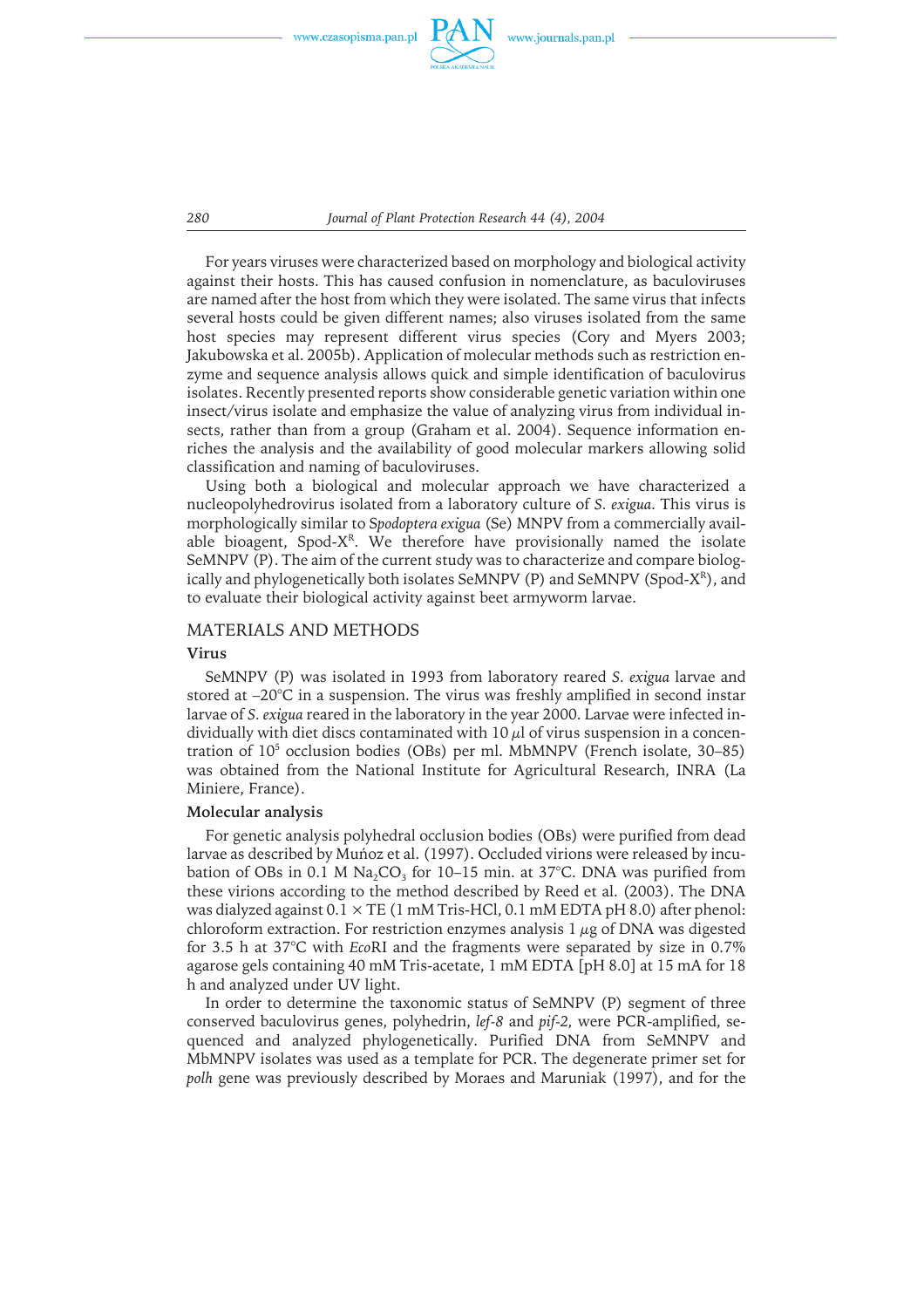

*Characterization of a nucleopolyhedrovirus isolated from the labolatory rearing... 281*

*lef-8* and *pif-2* genes by Herniou et al. (2004) and successfully used recently to identify another baculovirus from Poland, *Leucoma salicis* MNPV (Jakubowska et al., 2005a). PCR products were cloned into pGEM-T easy plasmids (Promega) and the inserts were analyzed by automated sequencing (BaseClear, The Netherlands).

The BLAST program (Altschul et al. 1990) at the National Center for Biotechnology Information (NCBI) was used for nucleotide and predicted amino acid sequences homology searches. Polyhedrin, *lef-8* and *pif-2* gene sequences from other baculoviruses were obtained from GenBank and used for phylogenetic analysis. The latter was performed using PAUP 4.0 (Swofford 1998). The trees were bootstrapped using maximum parsimony method with 1000 replicates. The analysis of *lef-8* and *pif-2* sequences was combined, as those genes were found to be congruent in phylogenetic analyses (Herniou et al. 2004); the polyhedrin gene was analyzed separately. All three genes were previously found adequate for phylogenetic analyses and moreover their sequences are available for a large number of baculoviruses. The dendrograms were drawn using Tree View (Page 1996).

#### **Bioassays**

The biological activity of three NPV isolates, SeMNPV (P), SeMNPV (Spod-X<sup>R</sup>) and MbMNPV (French isolate, 30–85) was compared in bioassays. Third instar *S. exigua* larvae were fed  $10 \mu l$  of virus suspension applied on small piece of artificial diet (Poitout and Bues 1970). Each larva was reared separately in 12-wells NUNC plates. After consuming the whole piece of contaminated diet larvae were fed fresh diet and reared until death or pupation. Mortality was recorded daily. Deceased larvae were collected and kept in –20°C for further analysis.

 $LD_{50}$  values were calculated by the probit method according to Finney (Lipa and Śliżyński 1973).

#### RESULTS

#### **Gene sequencing and phylogenetic analysis**

In order to determine the taxonomic status of SeMNPV-P three conserved baculovirus genes were amplified, sequenced and analyzed phylogenetically. In the PCR amplification we obtained a 499-nt fragment of the polyhedrin gene, a 644-nt fragment of the *lef-8* gene and 342-nt fragment of the *pif-2* gene. BLAST homology searches for *polh* gene revealed the highest (98%) homology with polyhedrin of *M. brassicae* (Mb) MNPV at the nucleotide level. Translated BLAST gave the result of 98% amino acid sequence identity and similarity. For *lef-8* and *pif-2* genes the first BLAST match was *M. configurata* (Maco) NPV isolate B (Li et al. 2002) with nucleotide similarity of 98 and 99%, respectively. Amino acid sequences were 99% identical and 100% similar in case of the *lef-8* gene and 98% identical and 100% similar in caseof the *pif-2* gene. Homology searches showed considerably lower values when SeMNPV(P) genes sequences were compared with SeMNPV sequence available in GenBank (IJkel et al. 1999).

Phylogenetic analysis of the polyhedrin gene placed SeMNPV(P) in group II NPVs, but distantly from SeMNPV (Spod- $X<sup>R</sup>$ ). High bootstrap values supported the placement of SeMNPV (P) together with MbMNPV and MacoNPVs (Fig. 1A). Since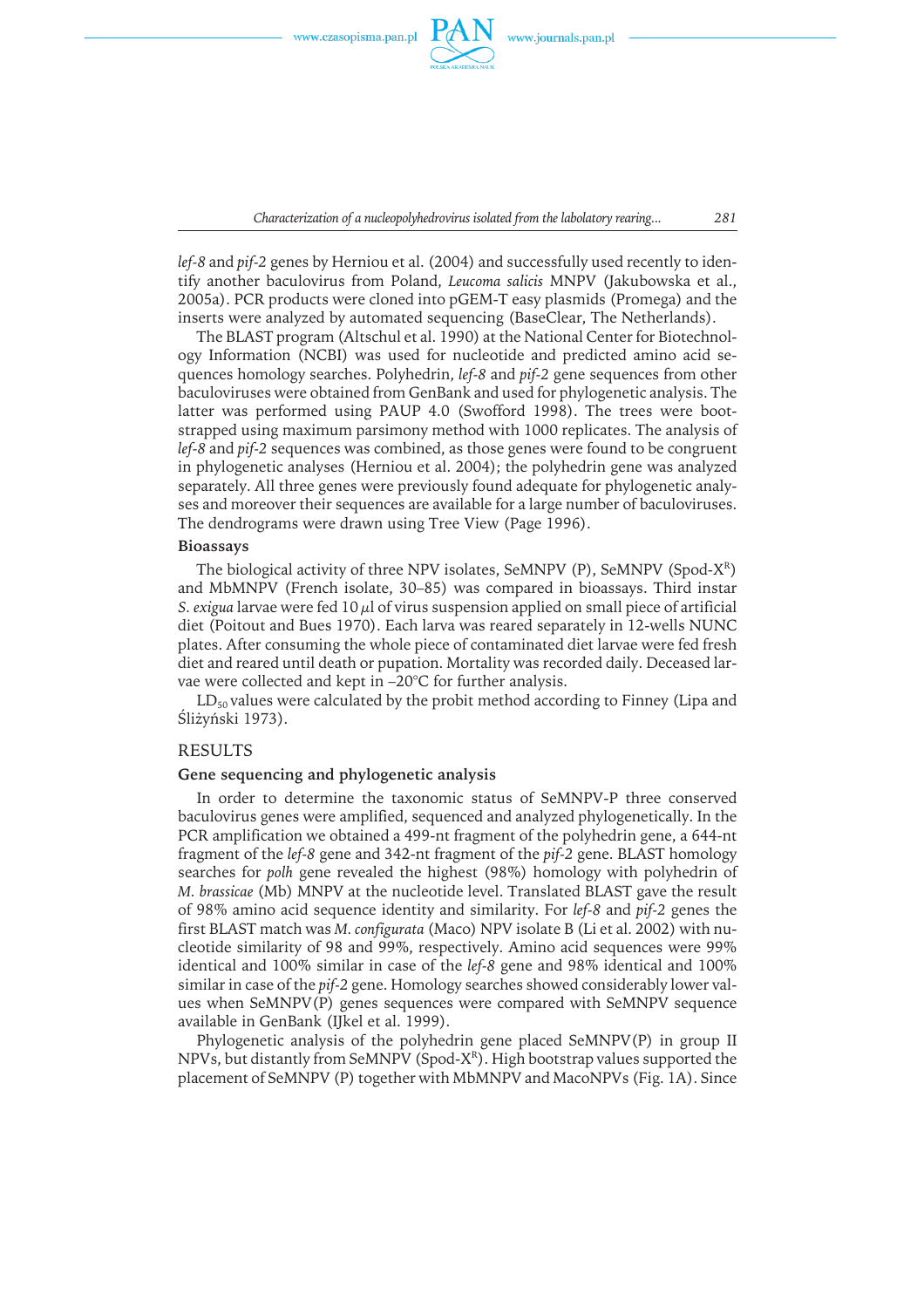





Fig. 1. Baculovirus phylogenies based on three conserved genes sequences: A. *polh*, B. *lef-*8 and *pif*-2

GenBank accession numbers: AcMNPV – NC001623, CfMNPV – NC004323, EppoNPV – NC003083, HearSNPV – G4 – NC002654, LdMNPV – NC001973, MacoNPV-A 90/2 – NC003529, MacoNPV-B – NC004117, OpMNPV – NC001875, SeMNPV – AF169823, SpltNPV – AY552474**,** AgipNPV – *polh* AY136484, AgseNPV-P – *polh* AY971675, *lef-8* AY971676, *pif-2* AY971677, LeseNPV – *polh* U30302, ManeNPV – *polh* AY127899, MbMNPV – *polh* iM20927, lef*-8*, *pif-2* – this study, PaflNPV – *polh* D0437, PlorNPV – *polh* AF019882, SfNPV – *polh* J04333, SpliNPV – *polh* AY600451, WisiNPV – *polh* AF016916. In bold – fully sequenced baculoviruses

the polyhedrin analysis revealed a close relationship of SeMNPV(P) with *Mamestra spp.* NPVs we have amplified, cloned and sequenced additionally the MbMNPV (French isolate, 30–85, Institute of Plant Protection collection) *lef-8* and *pif-2* genes. MacoNPV virus sequences are available in GenBank (NCBI). The combined *lef-8/*

Table 1. Median lethal doses, LD<sub>50</sub>, of three nucleopolyhedroviruses for third instar larvae of *Spodoptera exigua*

| Virus     | Virus<br>concentration<br>(OBs/larvae)                               | tested | Number<br>of insects LD <sub>50</sub> values<br>tested (OBs/larvae) | Confidence<br>interval<br>(95%)                                              | Regression<br>equation<br>$y = bx + a$ |
|-----------|----------------------------------------------------------------------|--------|---------------------------------------------------------------------|------------------------------------------------------------------------------|----------------------------------------|
| SeMNPV(P) | $1 \times 10^{1} - 1 \times 10^{6}$                                  | 432    |                                                                     | $5.4 \times 10^2$ $1.2 \times 10^2 - 1.1 \times 10^3$ y = 4.4x + 1.2         |                                        |
|           | SeMNPV(Spod-X <sup>R</sup> ) $0.5 \times 10^{1} - 0.5 \times 10^{3}$ | 432    |                                                                     | $1.4 \times 10^{1}$ $0.8 \times 10^{1} - 1.2 \times 10^{1}$ y = $1.1x + 1.5$ |                                        |
| MbMNPV    | $1 \times 10^{1} - 1 \times 10^{6}$                                  | 216    |                                                                     | $2.1 \times 10^3$ $5.3 \times 10^2 - 0.7 \times 10^4$ y = 0.9x + 1.9         |                                        |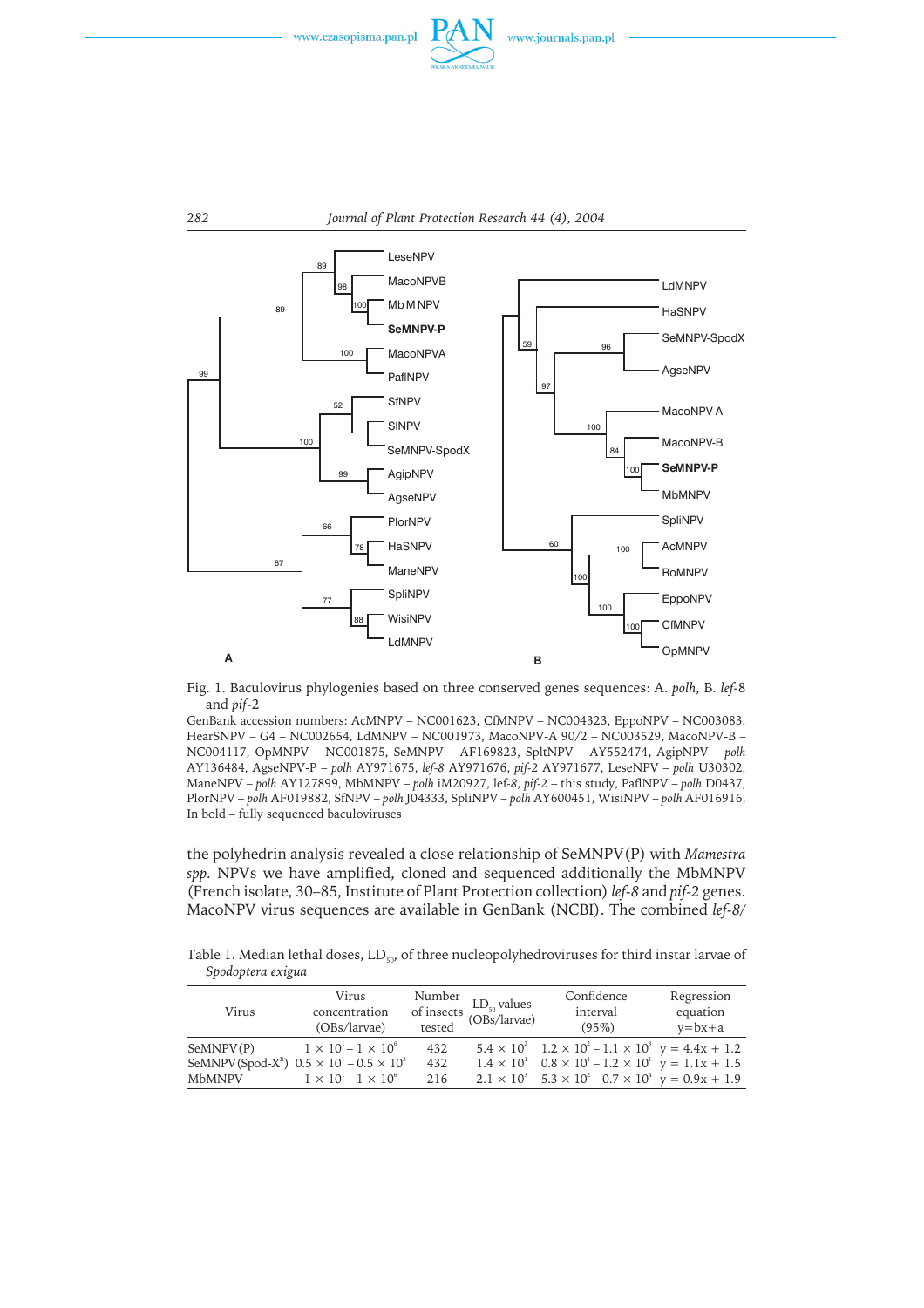

*Characterization of a nucleopolyhedrovirus isolated from the labolatory rearing... 283*

*pif-2* analysis confirmed placing SeMNPV (P) together with MbMNPV and MacoNPV spp. in the same clade, supported by high bootstrap values (Fig. 1B).

## **Restriction analysis**

The restriction analysis with *Eco*RI was performed for SeMNPV (P), SeMNPV (Spod- $X<sup>R</sup>$ ) and MbMNPV  $(30-85)$ . The restriction profile of SeMNPV(P) was almost identical to that of MbMNPV(30–85), but very different from SeMNPV (Spod- $X<sup>R</sup>$ ) (Fig. 2). This result supports the contention that SeMNPV (P) is closely related to MbMNPV and most likely a variant of the latter virus species.

## **Bioassays**

Bioassays were performed in singlo in order to estimate the biological activity of SeMNPV (P), SeMNPV (Spod- $X^R$ ) and MbMNPV against *S. exigua* larvae. LD<sub>50</sub> values against third instar larvae were  $5.4 \times 10^2$ , 1.4  $\times$  10<sup>1</sup> and 2.1  $\times$  10<sup>3</sup> OBs, respectively (Table 1). In terms of activity SeMNPV(P) differed significantly from SeMNPV (Spod- $X<sup>R</sup>$ ). Although the  $LD_{50}$  values for SeMNPV(P) and MbMNPV seem different, they did not so at the 95% confidence interval. The latter may be due to the large variation in the assay with MbMNPV and requires repetition of the assays.



Fig. 2. *Eco*RI digestion profiles of SeMNPV(P), MbMNPV and SeMNPV(Spod-X); M – Lambda digested with *Bam*HI/*Eco*RI/*Hin*dIII

#### DISCUSSION

The aim of these studies was to characterize a multicapsid nucleopolyhedrovirus pathogenic to the beet armyworm *S. exigua* and isolated from *S. exigua* rearings in Poznan. Phylogenetic analysis showed that SeMNPV(P) belongs to the group II NPVs, but is distantly related to SeMNPV (IJkel et al. 1999). Both *polh* and combined *lef-8/pif-2* analyses placed SeMNPV (P) together with MbMNPV. Homology searches revealed high nucleotide and amino acid sequence similarities of SeMNPV (P) genes with MbMNPV and MacoNPVs and considerably lower with SeMNPV.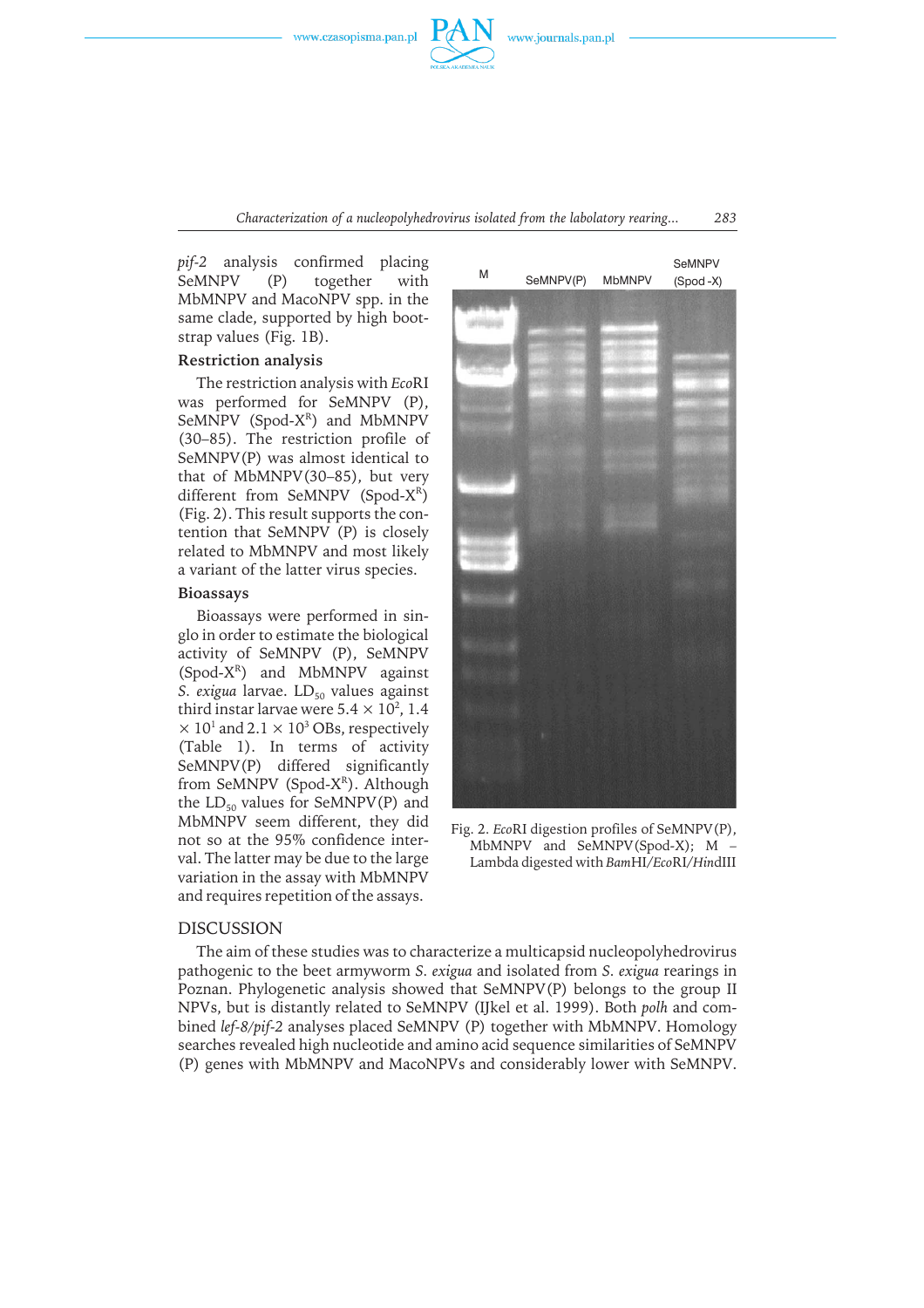

These findings were confirmed by *Eco*RI restriction profiles, which were nearly identical for SeMNPV(P) and MbMNPV.

Baculoviruses are identified according to the insect from which they were isolated. Thus we named our isolate SeMNPV (P). The biological activity of this isolate was lower than SeMNPV (Spod-XR) but comparable with MbMNPV. Molecular analysis revealed that SeMNPV (P) is most likely a genotypic variant of MbMNPV. MbMNPV infectivity against *S. exigua* has already been reported by Smits and Vlak (1988) and earlier by Allaway and Payne (1984), but it is interesting to note that one of the MbMNPV isolates in the former study was isolated initially from *S. exigua* and probably the result of cross-infection. This outcome further underscores the utility of molecular analysis for baculovirus strain identification.

It is interesting to note that the infectivity of SeMNPV(P) against *S. exigua* larvae was slightly higher than of MbMNPV (Table 1). This may be the result of adaptation of the MbMNPV to the new host (*S. exigua*) by selection of a particular genotype or a genotype mixture that performs better in the alternate host. Multiple passage of a mixed isolate can change the genotypic structure and biological activity of the virus (Kolodny-Hirsch and van Beek 1997; Tompkins et al. 1988). This may have been the case of MbMNPV when passaged in a laboratory culture of *S. exigua* in our study. Cross-infections are very common in insect populations, specially those occupying similar ecological niches. Lower virus specificity which means broader host range increases its potential as biocontrol agent and also gives the possibility to produce the virus in an alternative insect, which may decrease the production costs.

Searching for new virus isolates to control pest insect species more effectively is still an important issue in biological control. The current study shows the relevance of molecular analysis for baculovirus strain identification to explain biological phenomena. In addition, such analysis may not only save time and money spent on bioassays and field work, but is also important for baculovirus registration and commercial use.

#### ACKNOWLEDGMENTS

This research was partly supported by a Polish State Committee for Scientific Research, grant no. 2P06R 073 26 and by a scholarship funded by the European Union and assigned to the Wageningen GraduateSchool Production Ecology and Resource Conservation (Functional Biodiversity and Crop Protection, contract no. *HPMT-CT-2000-00199*).

#### REFERENCES

- Allaway G.P., Payne C.C. 1984. Host range and virulence of five baculoviruses from lepidopterous hosts. Ann. Appl. Biol., 105: 29–37.
- Altschul S.F., Gish W., Miller W., Myers E.W., Lipman D.J. 1990. Basic local alignment search tool. J. Mol. Biol., 215: 403–410.
- Cory J.S., Myers J.H. 2003. The ecology and evolution of insect baculoviruses. Ann. Rev. Ecol. Evol. Syst., 34: 239–272.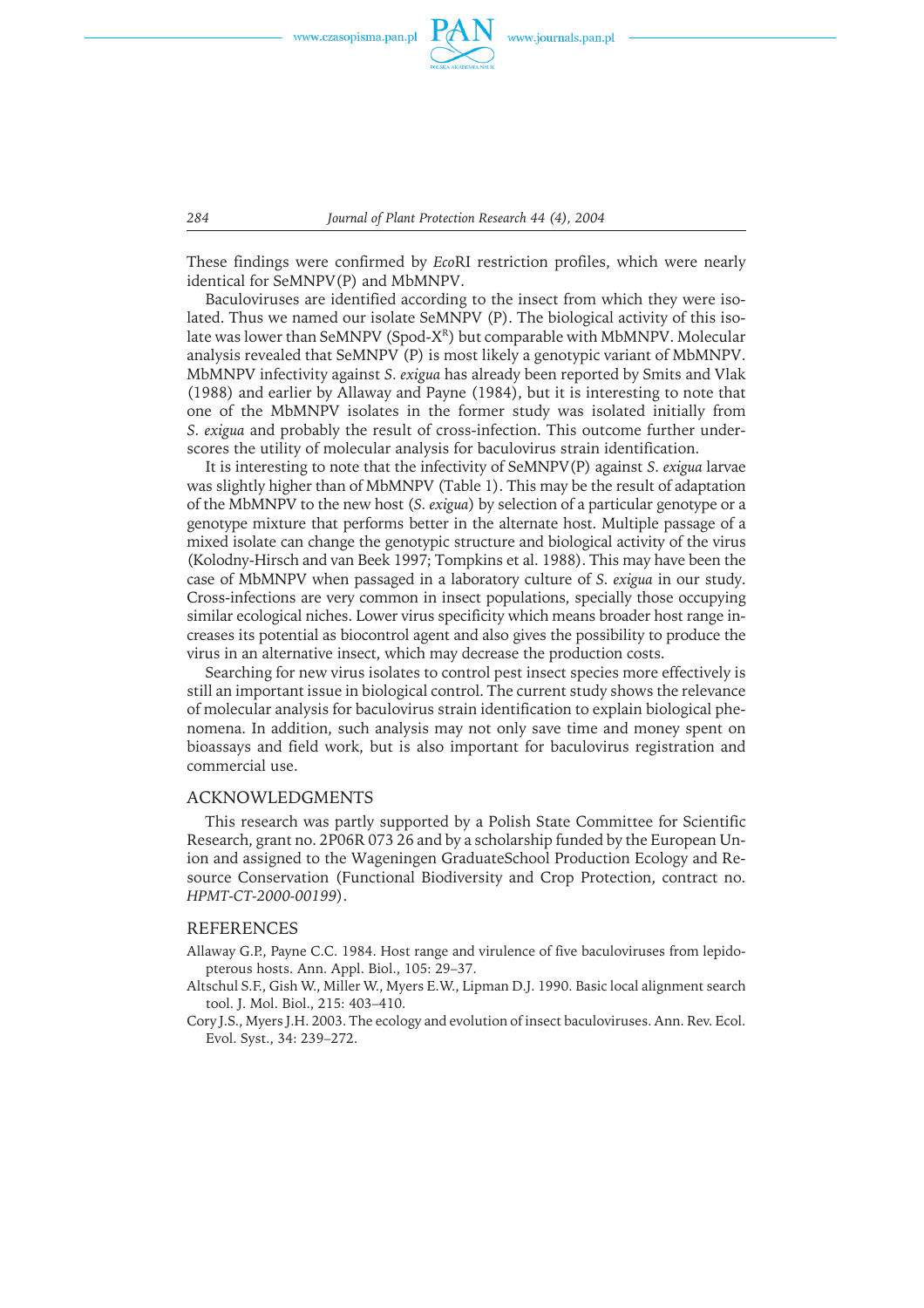

*Characterization of a nucleopolyhedrovirus isolated from the labolatory rearing... 285*

- Gelernter W.D., Federici B.A. 1986. Isolation, identification and determination of virulence of a nuclear polyhedrosis virus from the beet armyworm, *Spodoptera exigua* (Lepidoptera; Noctuidae). Environ. Entomol., 15: 240–245.
- Graham R.I., Tyne W.I., Possee R.D., Sait S.M., Hails R.S. 2004. Genetically variable nucleopolyhedroviruses isolated from spatially separate populations of the winter moth *Operophtera brumata* (Lepidoptera: Geometridae) in Orkney. J. Invertebr. Pathol., 87: 29–38.
- Herniou E.A., Olszewski J.A., O'Reilly D.R., Cory J.S. 2004. Ancient coevolution of baculoviruses and their insect hosts. J. Virol., 78: 3244–3251.
- IJkel W.F., van Strien E.A., Heldens J.G., Broer R., Zuidema D., Goldbach R.W., Vlak J.M. 1999. Sequence and organization of the *Spodoptera exigua* multicapsid nucleopolyhedrovirus genome. J. Gen. Virol., 80: 3289–3304.
- Jakubowska A., Oers M.M., Cory J.S., Ziemnicka J., Vlak J.M.2005a. European *Leucoma salicis* MNPV is closely related to North-American *Orgyia pseudotsugata* MNPV. J. Invertebr. Pathol., 88: 100–107.
- Jakubowska A., Oers M.M., Ziemnicka J., Lipa J.J., Vlak J.M. 2005b. Molecular characterization of *Agrotis segetum* nucleopolyhedrovirus from Poland. J. Invertebr. Pathol., 89: 64–68.
- Kolodny-Hirsch D.M., van Beek N.A.M. 1997. Selection of a morphological variant of *Autographa californica* nuclear polyhedrosis virus with increased virulence following serial passage in *Plutella xylostella.* J. Invertebr. Pathol., 74: 103–111.
- Li L., Donly C., Li Q., Willis L.G., Keddie B.A., Erlandson M.A., Theilmann D.A. 2002. Identification and genomic analysis of a second species of nucleopolyhedrovirus isolated from *Mamestra configurata*. Virology 5: 226–44.
- Lipa J.J., Śliżyński K. 1973. Wskazówki metodyczne i terminologia do wyznaczania średniej dawki smiertelnej (LD<sub>50</sub>) w patologii owadów i toksykologii. Prace Nauk. Inst. Ochr. Roślin 15 (1): 59–83.
- Moraes R.R., Maruniak J.E. 1997. Detection and identification of multiple baculoviruses using the polymerase chain reaction (PCR) and restriction endonuclease analysis. J. Virol. Methods 63: 209–217.
- Muñoz D., Vlak J.M., Caballero P. 1997. In vivo recombination between two strains of the genus Nucleopolyhedrovirus in its natural host, *Spodoptera exigua*. Appl. Environ. Microbiol., 63: 3025–3031.
- Muñoz D., Murillo R., Krell P.J., Vlak J.M., Caballero P. 1999. Four genotypic variants of a *Spodoptera exigua* Nucleopolyhedrovirus (Se-SP2) are distinguishable by a hypervariable genomic region. Virus Res., 59: 61–74.
- Murillo R., Muńoz D., Lipa J.J, Caballero P. 2001. Biochemical characterization of three nucleopolyhedrovirus isolates of *Spodoptera exigua* and *Mamestra brassicae* J. Appl. Entomol., 125: 267–270.
- Page R.D.M. 1996. TREEVIEW: An application to display phylogenetic trees on personal computers. Computer Applications in the Biosciences 12: 357–358.
- Poitout S., Bues R. 1970. Élevage de plusieurs espèces de Lépidoptères Noctuidae sur milieu artificiel et sur milieu artificiel simplifié. Ann. Zool. Ecol. Anim., 2: 79–91.
- Reed C., Otvos I.S., Reardon R., Ragenovich I., Williams H.L. 2003. Effects of long-term storage on the stability of OpMNPV DNA contained in TM Biocontrol-1. J. Invert. Pathol., 84: 104–113.
- Smits P.H. 1987.Nuclear polyhedrosis virus as biological control agent of *Spodoptera exigua.* Wageningen University Ph.D. Thesis, 127 pp.